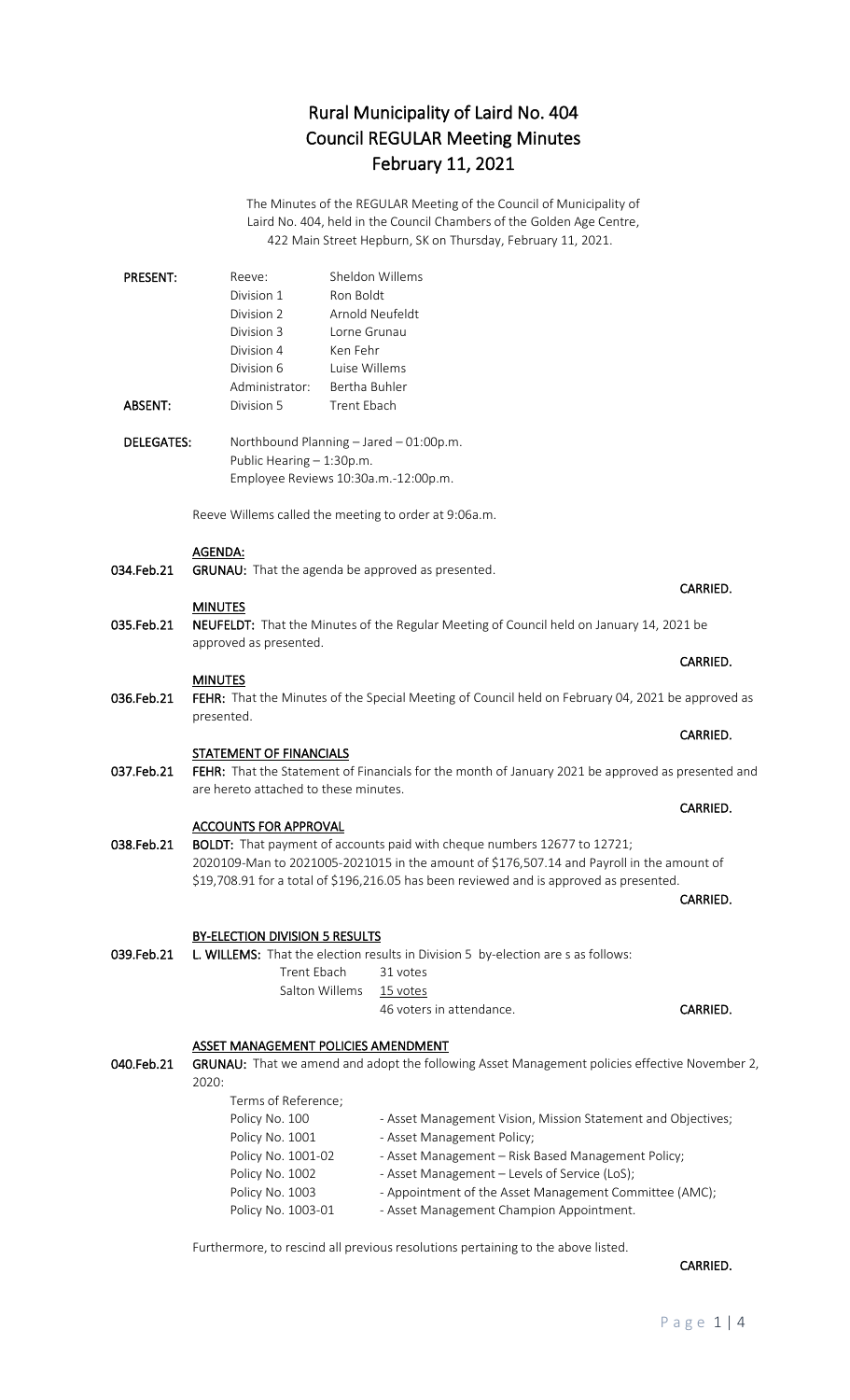# Rural Municipality of Laird No. 404 Council REGULAR Meeting Minutes February 11, 2021

# SALE OF SARILIA LOT 15, BLK 2 LAURIER CRESCENT

041.Feb.21 FEHR: That we contact Sarilia Estate's Realtor with ReMax and prepare the sale of Lot 15, Block 2 Laurier Crescent, Sarilia Estates for Spring listing. Contract to be reviewed by Council at earliest Council meeting for approval.

### **CARRIED.** The contract of the contract of the contract of the contract of the contract of the contract of the contract of the contract of the contract of the contract of the contract of the contract of the contract of the RM CAPITAL PURCHASE

042.Feb.21 BOLDT: That we purchase from Ken Sargent GMC Buick Ltd. a Sierra 3500HD 4WD Crew Cab 2020 TK31043 in the amount of \$56,495.51 and purchase from Flaman Sales a truck deck in the amount of \$4,400.00.

**CARRIED. CARRIED.** 

## Employee Reviews from 10:30a.m. – 12:00p.m.

 Brian Balman Kenton Janzen Gerald Kalbfleisch Kevin Teichroeb Brent Penner

RECESSED FOR LUNCH AT 12:12P.M.

RECONVENED AT 1:15P.M.

### Delegate Jared Stephenson of Northbound Planning reporting was received at 01:01p.m.-2:16p.m. Items addressed were the following:

- 1. Star Quality Homes drainage;
- 2. McGill's Dev/Bldg permitting in Sarilia;
- 3. Fehr Sub-division;
- 4. Hyljon Dairies ILO; and
- 5. Peters/Wiebe Sub-division.

### PUBLIC HEARING

043.Feb.21 FEHR: That we open up the Public Hearing at 1:30p.m.

 PUBLIC HEARING FROM 1:30P.M. – 1:45P.M. FOR ZONING BYLAW NO. 01-2021 AMENDMENT. No discretionary letter responses were received.

#### PUBLIC HEARING

044.Feb.21 BOLDT: That we close the Public Hearing at 1:45p.m.

# PETERS/WIEBE SUBDIVISION<br>O45.Feb.21 BOLDT: That Council support

BOLDT: That Council supports the proposed subdivision (R0013-21S) subject to the approval of Bylaw 02-2021, which would allow for the re-orientation of existing parcel boundaries to provide legal and physical access in accordance with the proposed new content item 1.6.2 i) in the A-Agricultural District. Upon approval of Bylaw 02-2021, the proposed subdivision would comply with the Agricultural policies of the Official Community Plan and the relevant regulations of the A-Agricultural District in the Zoning Bylaw. Future development of the new sites will be reviewed in accordance with the Zoning Bylaw. No servicing agreement is required. Council has no further concerns or requirements.

# SECOND READING BYLAW NO. 01-2021 ZB AMENDMENT

046.Feb.21 FEHR: That Bylaw No. 01-2021, being a Zoning Bylaw No. 06-2008 amendment, be read for the Second Reading.

## THIRD READING BYLAW NO. 01-2021 ZB AMENDMENT

047.Feb.21 S. WILLEMS: That Bylaw No. 01-2021, being a Zoning Bylaw No. 06-2008 amendment, be read for the Third Reading and adopted.

**CARRIED.** The contract of the contract of the contract of the contract of the contract of the contract of the contract of the contract of the contract of the contract of the contract of the contract of the contract of the

# BYLAW 02-2021 AMENDMENT COST SHARING

048.Feb.21 GRUNAU: That the costs incurred with advertising and Zoning Bylaw amendment application fees be divided between applicants Fehr, Peters, Driedger, Pioneer Meats and the RM.

## CARRIED.

## P a g e 2 | 4

**CARRIED. CARRIED.** 

# **CARRIED. CARRIED.**

# **CARRIED.** The contract of the contract of the contract of the contract of the contract of the contract of the contract of the contract of the contract of the contract of the contract of the contract of the contract of the

CARRIED.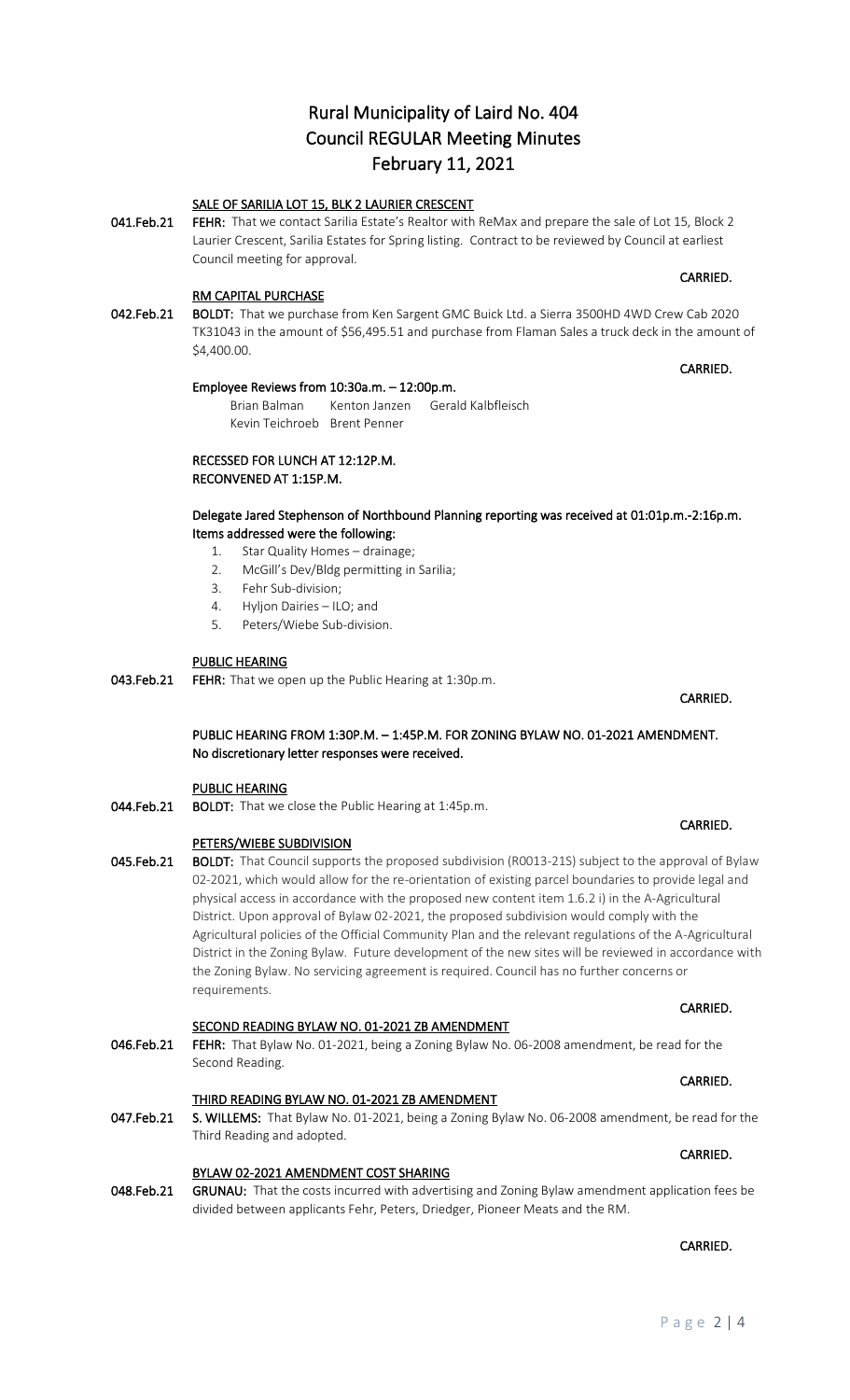CARRIED.

# Rural Municipality of Laird No. 404 Council REGULAR Meeting Minutes February 11, 2021

### FIRST READING BYLAW NO. 02-2021 ZB AMENDMENT

049.Feb.21 GRUNAU: That Bylaw No. 02-2021, being a Zoning Bylaw No. 06-2008 amendment, be read for the First Reading.

#### **CARRIED.** The contract of the contract of the contract of the contract of the contract of the contract of the contract of the contract of the contract of the contract of the contract of the contract of the contract of the KEN FEHR DECLARED CONFLICT OF INTEREST AND LEFT CHAMBERS AT 1:50P.M.

### FEHR SUB-DIVISION

**050.Feb.21** NEUFELDT: That Council supports the proposed subdivision (R0586-20S) subject to the approval of Bylaw 02-2021, which would rezone the subject land to the AR – Agricultural Residential District, and that the larger than prescribed 4.05 ha site would comply with the proposed new content item 1.6.2 for the AR District. Upon approval of Bylaw 02-2021, the proposed subdivision would comply with the Single Parcel Country Residential policies of the Official Community Plan (3.15) and the intended AR Zoning District. Future development of the new site will be reviewed in accordance with the Zoning Bylaw. It is noted that the existing approach serving the proposed site does not directly abut the proposed parcel; Council will favorably consider the establishment of a new approach at the time of development in accordance with its road approach construction policy. No servicing agreement is required. Council has no further concerns or requirements. CARRIED.

#### KEN FEHR RETURNED TO CHAMBERS AT 2:08P.M.

#### RMAA MEMBERSHIP 2021

051.Feb.21 L. WILLEMS: That we renew the Rural Municipalities Administrators Association fee for 2021 in the amount of \$400.00.

**CARRIED.** The contract of the contract of the contract of the contract of the contract of the contract of the contract of the contract of the contract of the contract of the contract of the contract of the contract of the

#### FIRST READING BYLAW NO. 03-2021 ASSESSMENT APPEALS

052.Feb.21 BOLDT: That Bylaw No. 03-2021, being an Assessment Appeals Bylaw, be read for the First Reading.

**CARRIED. CARRIED.** 

### SECOND READING BYLAW NO. 03-2021 ASSESSMENT APPEALS

- 053.Feb.21 L. WILLEMS: That Bylaw No. 03-2021, being an Assessment Appeals Bylaw, be read for the Second Reading.
- THIRD READING BYLAW NO. 03-2021 ASSESSMENT APPEALS 054.Feb.21 FEHR: That Bylaw No. 03-2021, being an Assessment Appeals Bylaw, be read for the Third Reading.

**CARRIED.** The contract of the contract of the contract of the contract of the contract of the contract of the contract of the contract of the contract of the contract of the contract of the contract of the contract of the

# ADOPTED BYLAW NO. 03-2021 ASSESSMENT APPEALS

055.Feb.21 GRUNAU: That Bylaw No. 03-2021, being an Assessment Appeals Bylaw, be read for the Third Reading and Adopted.

Dog bylaw tabled till March 2021 regular council meeting.

### BALMAN COVID-19 SEVERENCE PAY

056.Feb.21 S. WILLEMS: That we pay Brian Balman for two days of missed work while waiting for Covid-19 test results prior to returning to work (16 hours).

### EMPLOYEES WAGES 2021

| 057.Feb.21 | <b>FEHR:</b> That the RM Employees wages for 2021 are as follows: |                                  |             |  |
|------------|-------------------------------------------------------------------|----------------------------------|-------------|--|
|            | Pearl Bergen                                                      | $(4$ personal days + \$0.25/hr.) | \$27.25/hr. |  |
|            | Kenton Janzen                                                     | $(4$ personal days + \$0.25/hr.) | \$28.92/hr. |  |
|            | Gerald Kalbfleisch                                                | $(4$ personal days + \$0.25/hr.) | \$28.92/hr. |  |
|            | Kevin Teichroeb                                                   | $(4$ personal days + \$0.25/hr.) | \$28.16/hr. |  |
|            | <b>Brent Penner</b>                                               | $(4$ personal days + \$0.25/hr.) | \$26.25/hr. |  |
|            | Brian Balman                                                      | (increase \$0.50/hr.)            | \$22.44/hr. |  |

*Personal days*

*\*\*Office Staff - (one personal day earned for every 3 months worked up to 4 days annually) \*\*Pub Works Staff - (one personal day earned for every 500 hrs. worked up to 4 days annually).*

# UNANIMOUSLY CARRIED.

# **CARRIED.** The contract of the contract of the contract of the contract of the contract of the contract of the contract of the contract of the contract of the contract of the contract of the contract of the contract of the

**CARRIED. CARRIED.**